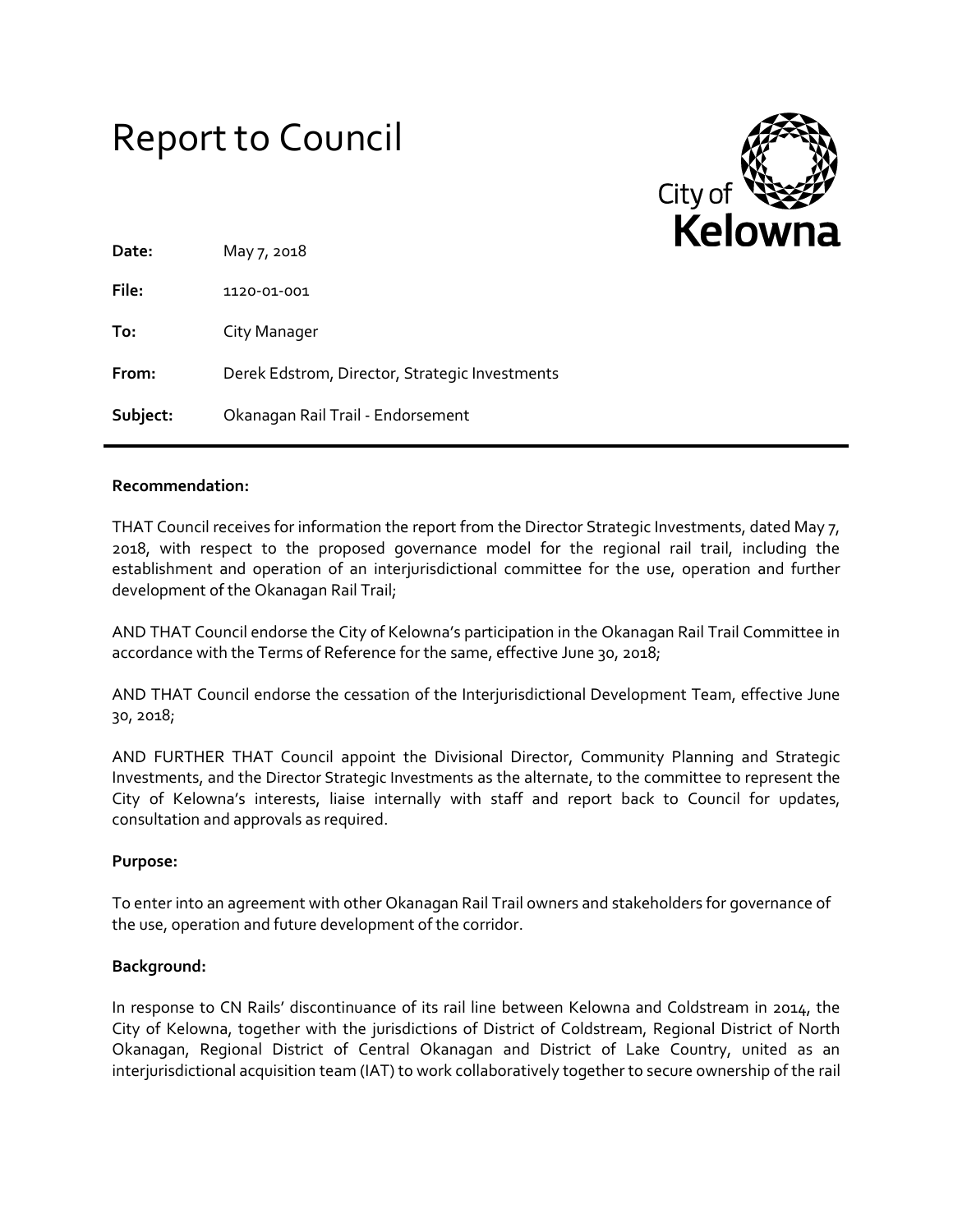corridor. Upon successful acquisition of the corridor in 2015, the mandate of the IAT was fulfilled and the team disbanded.

Following this, and in order to lead the coordinated design and development of the rail trail, the jurisdictions of Regional District of North Okanagan (RDNO), District of Lake Country (DLC) and City of Kelowna (CoK) joined together as an interjurisdictional development team (IDT). In early 2016 Okanagan Indian Band (OKIB) joined the team. Fundraising for development of the first phase of the rail trail, led by Okanagan Rail Trail Initiative (ORTI), has been very successful and the fundraising target of \$7.68 million is expected to be reached before the end of 2018. Construction of the rail trail began in 2017 in parallel with the fundraising and to date is approximately 50% complete overall. Substantial completion of most sections of the trail (i.e. in RDNO, DLC, CoK) will happen in 2018, with some site specific drainage, erosion, environmental and agricultural work to be followed up on in 2019. ALC approval for use of certain sections has not yet been received .

The timing for development of the 2.3km of rail trail proposed through OKIB IR No 7 is unknown at this time. Before construction or use of this section can begin, the corridor land must go through an Addition to Reserve (ATR) process.

At a rail trail strategy session of elected leaders held in November, 2018, participants identified a number of issues that they felt should be coordinated moving forward, including:

- Oversight, monitoring, and management;
- Planning for long term development of the ORT;
- Design and construction of future improvements and infrastructure;
- Requlation of uses and activities on the ORT;
- Maintenance and operations;
- Wayfinding and interpretive facilities;
- External communications and public relations;
- Programming and special events;
- Marketing and branding; and
- Fundraising.

As the initial phase of rail trail development is reaching an end and the function of the corridor is preparing to change, from one of development to one of operation, the mandated role of the IDT is coming to a close.

In preparation for this, and in response to input received at the November strategy session of elected leaders, a report on how the partner jurisdictions can jointly coordinate their future management and development of the corridor was commissioned.

This report (attached), the "*Interjurisdictional Arrangement for the Future Development and Management of the Okanagan Rail Trail Corridor*" (Tonn, 2018), can be best summarized by paraphrasing its vision statement:

Develop and manage a world class rail trail that links the communities of the valley.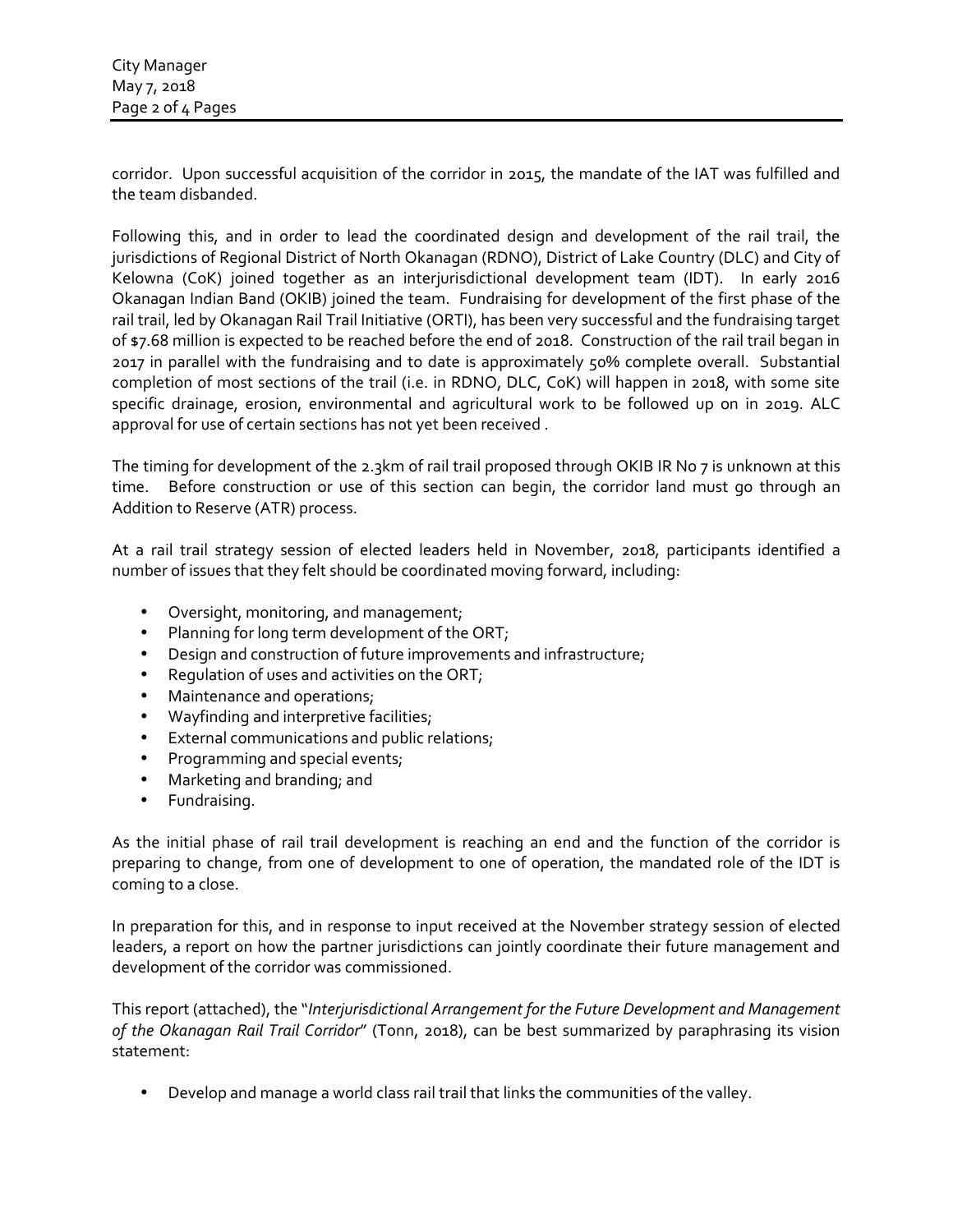- Provide a range of recreational, transportation, tourism, and event opportunities in the communities through which it passes.
- Optimize the enjoyment of the rail trail experience for all.
- Manage uses to minimize conflicts between users.
- Integrate community and other regional level trails with the rail trail.
- Provide for the enjoyment, convenience, and safety of users by developing and managing and well-designed facilities along the route.
- Coordinate development, management, maintenance, and governance of the rail trail between owner jurisdictions
- Protect the long term opportunity to develop a multi-modal transportation corridor linking the communities along the corridor.
- Ensure owner jurisdictions retain decision-making authority for all matters within their legislated mandate, bylaws and adopted official policies.

As with the jointly participated-in committees that led the acquisition and development phases of this initiative, the report recommends that the long term development and management of the corridor be coordinated by a new committee of owner and stakeholder jurisdictions, namely:

- Regional District of North Okanagan (Owner)
- District of Lake Country (Owner)
- Okanagan Indian Band (Owner)
- City of Kelowna (Owner)
- District of Coldstream (Stakeholder)
- City of Vernon (Stakeholder)

This new committee would be called the Okanagan Rail Trail (ORT) Committee. A terms of reference has been prepared (see Appendix 1 in the attached report) in order to define the objectives, values, deliverables, processes and procedures under which the ORT will function. At high level these include:

- Principles
- Vision
- Coordination required to achieve shared vision
- Appointment of the ORT committee
- Responsibilities of the committee
- Responsibilities of the elected Councils and Regional Board
- Consultation with the elected Councils and Regional Board
- Term of the committee
- Committee membership
- Representation of committee members
- Committee chairperson
- Procedures
- Funding and financial management